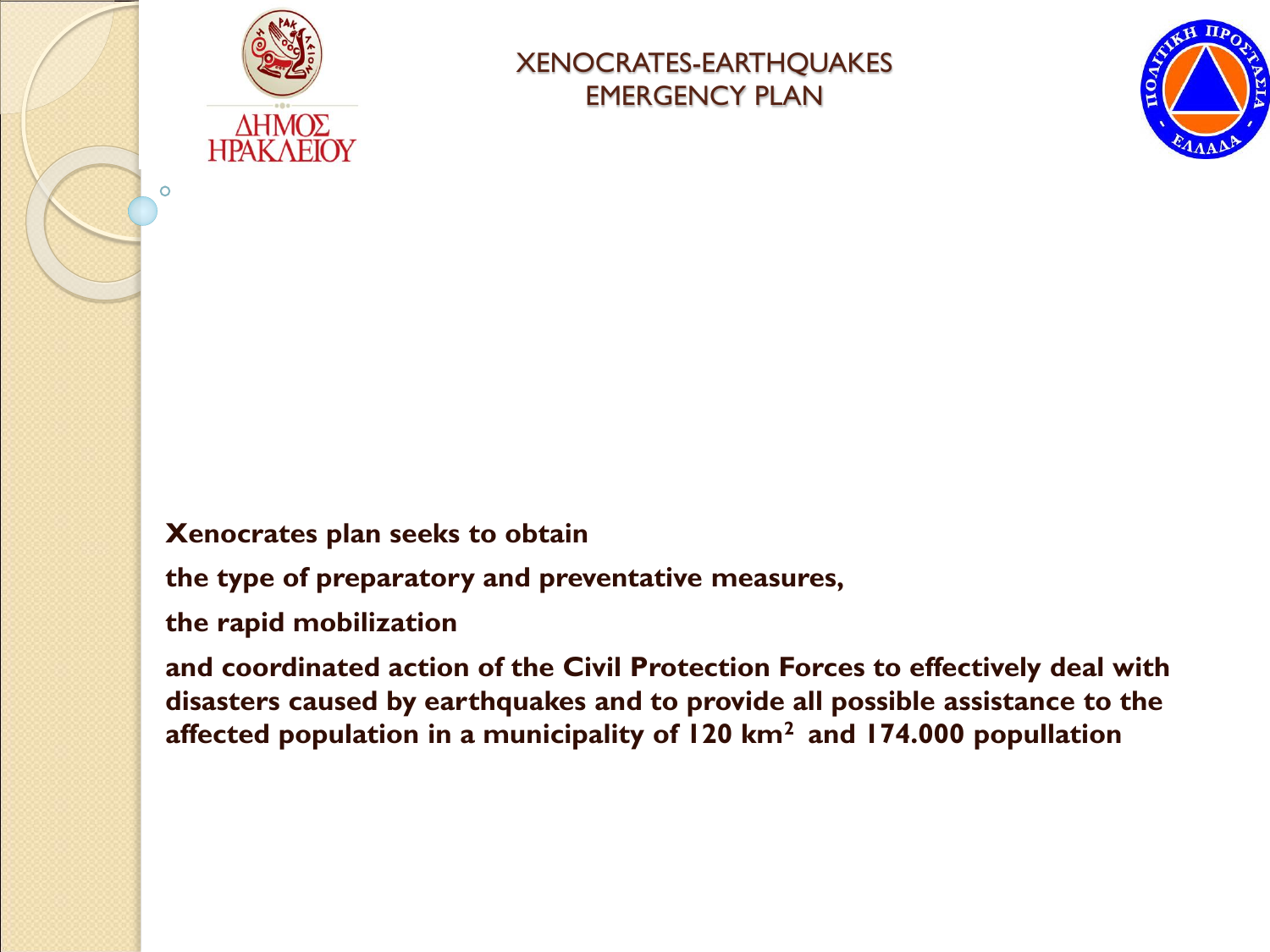



## **MISSION**

Ō

### **IMPLEMENTATION**

Phase 1: Design – Preparation (**pre-earthquake** period) Phase 2: implementation(**after the erthquake** period)

#### **General operations of all involved**

**pre-earthquake after the erthquake**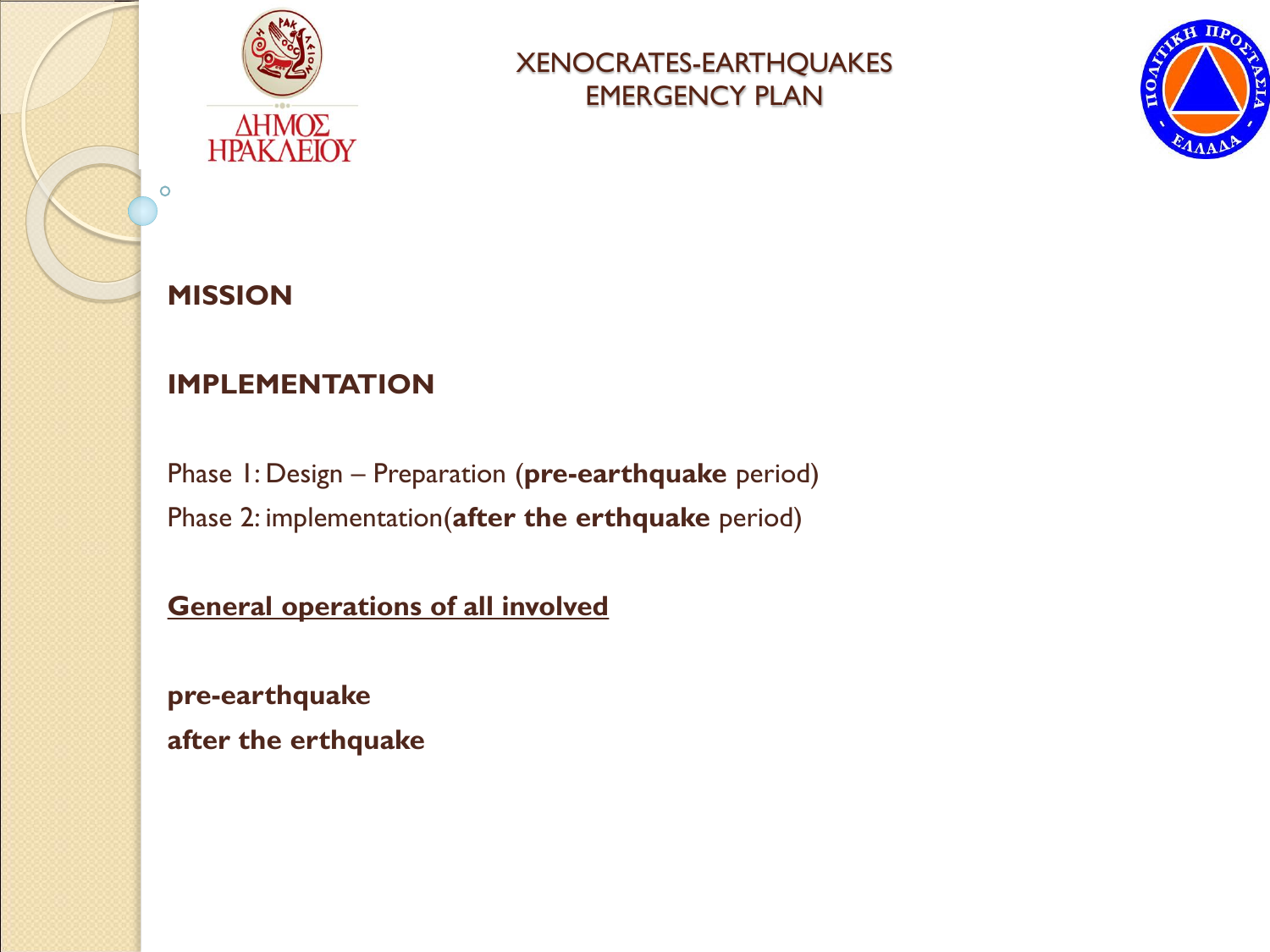





## **DISASTER REPORTIGN**

**Initial destruction report**

**Periodic destruction report**

**Semiannual civil protection report**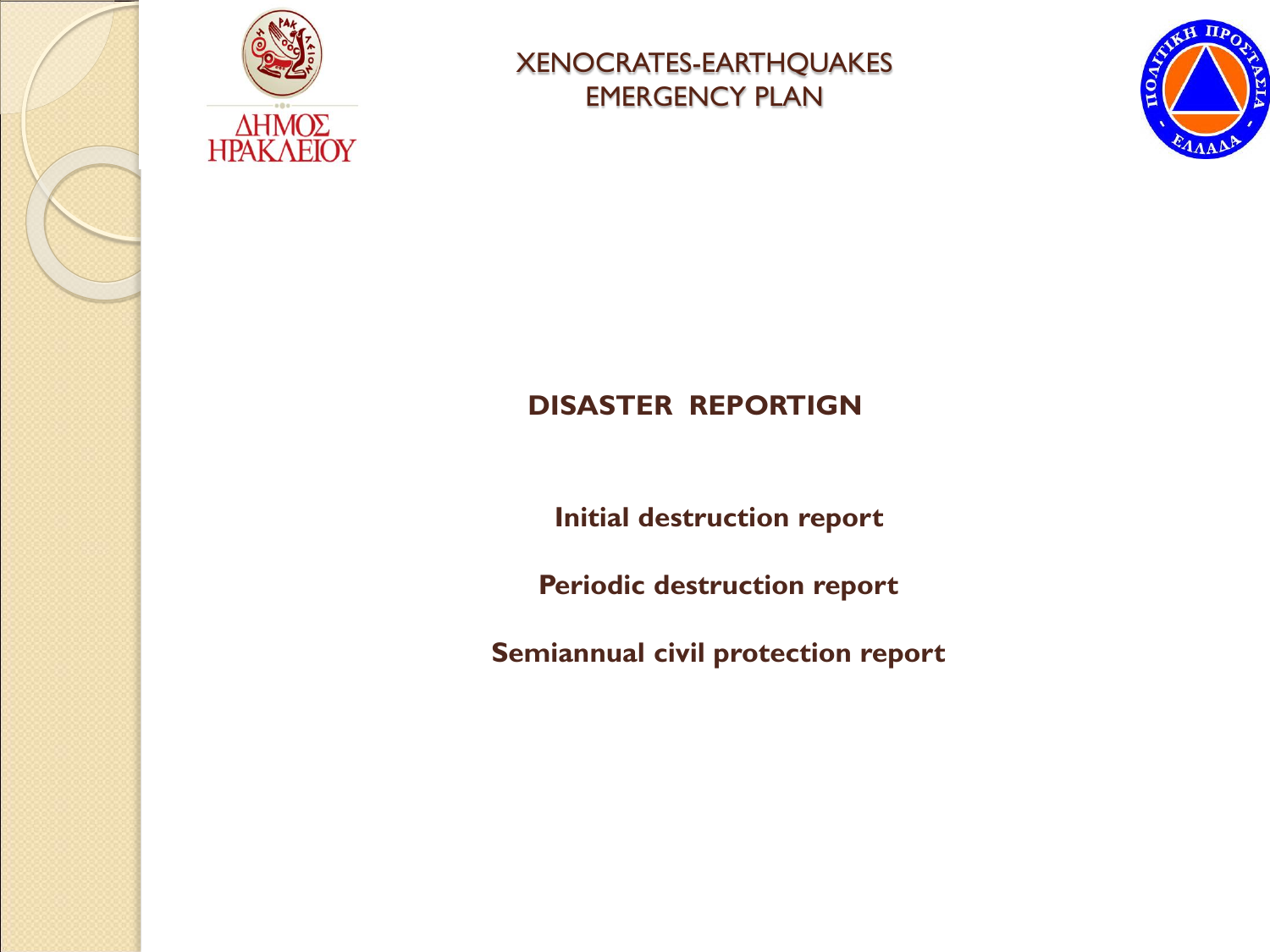

 $\frac{\Delta HMO\Sigma}{HPAKAEIOY}$ 

#### XENOCRATES-EARTHQUAKES EMERGENCY PLAN



#### **Local Coordinating Body**

Formation **Responsibilities Convocation** Implementation of Decisions Representing the Municipality in the Regional coordinating Body.

#### **Municipal Civil Protection Operations Centre**

Purpose Formation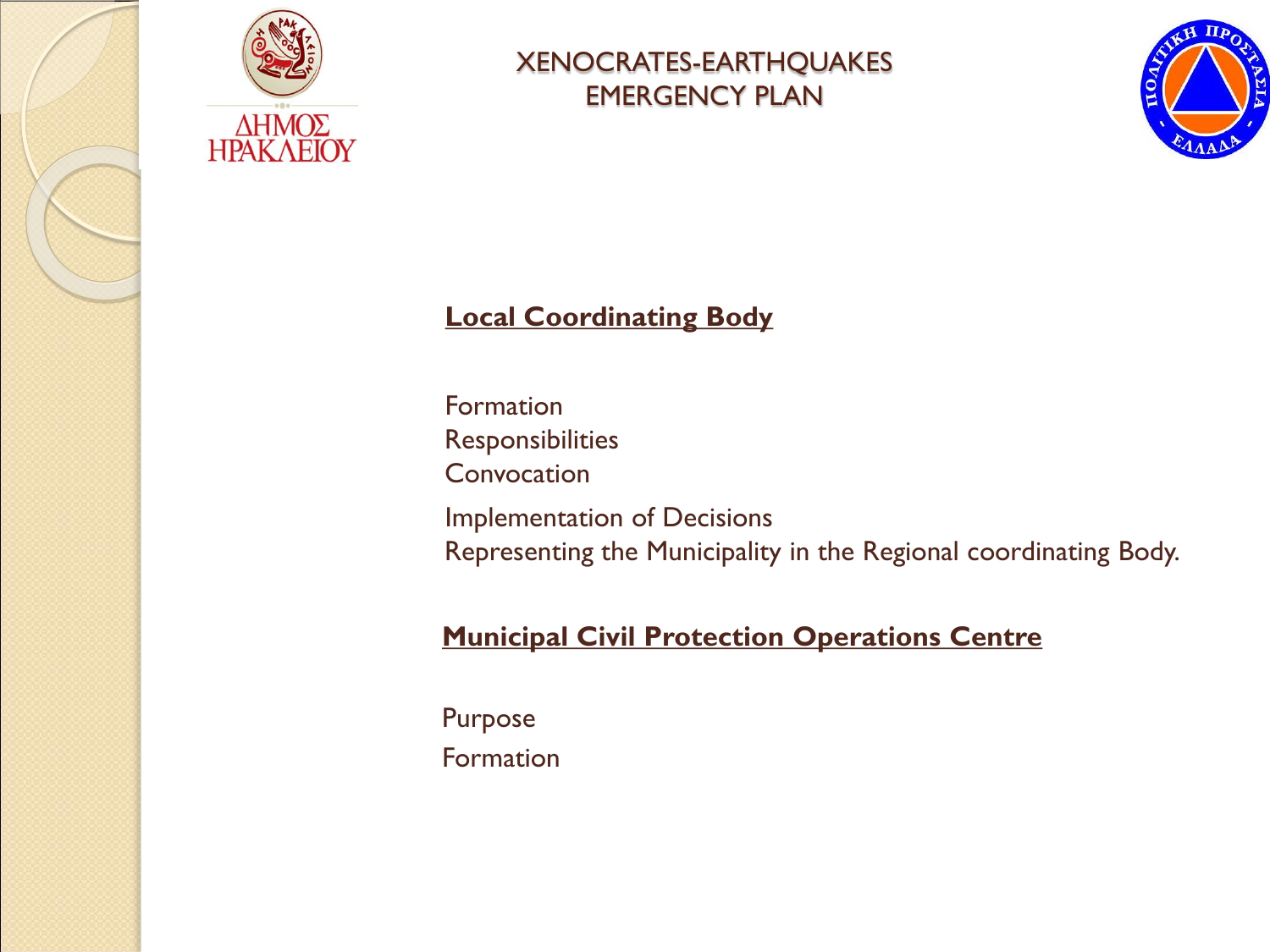



### **MEMORANDUM OF OPERATIONS TO BE ACTIVATED IMMEDIATELY AFTER AN EARTHQUAKE**

#### **Required actions**

Inform the Mayor

Put into operation the Municipal Civil Protection Coordinating Centre Communication between Mayor and Regional Director Notification of the L.C.B. members Control and secure communications (municipality frequency – mobile communication unit) Obtain information of the destruction

#### First the following must be ensured:

Rescue of the trapped Care of injured and sick Buildings evacuation - safe area resorting Release of the primary road network Relocation of critical services Inform the population Enable circulation in case of close roads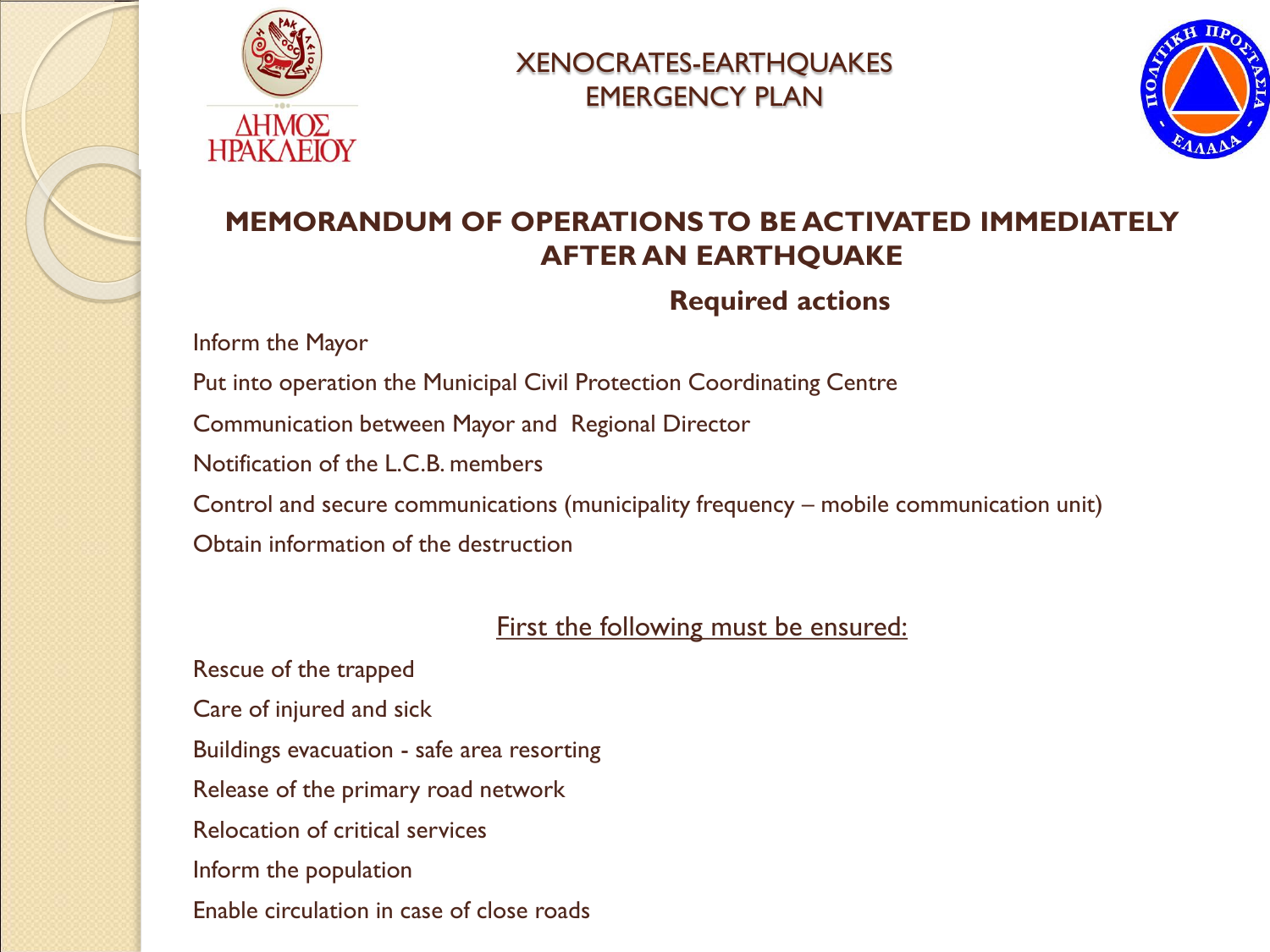





#### XOPOI APXIKHE EVITEMITPOEHE

1 FAIAIRH YAPA MEDAGEAKER 2. 3<sup>6</sup> AHMOTIKO KALLN AFIAE TPIAAOE 2.3 SHIMOUND MALIN ALL ITHANG HOT CALL AND CONSULTANT A SUPPORT OF MISSING MISSING THE STATE OF THE STATE OF THE STATE OF THE STATE OF THE STATE OF THE STATE OF THE STATE OF THE STATE OF THE STATE OF THE STATE OF THE STATE 7. TIMATEIA-DAOE AAIMONAKHAAN S. EMATEIA KOPNAPOY TO THAPKO BEDTOKODIOWADY<br>12. TAARENA AL MHNA<br>13. TAATEIA AL MHNA<br>13. TAATEIA ANAPEA KAAOKAIPINOY 15. IMATEIA AC TITOY 15. NORDE ETABMEYENE APXAIDAGITIKOY MOYEEKOY 17, AUGUST LIABUREZKE MIEPALIIKUN AEDODPEIDA<br>18. NADIKO KAPA ETIMENELOY<br>19. NAPKO KOMENEGE<br>21. NAPKO MEONAAK – THNEAA TENNIE- OADE EOEEEDY<br>21. NAPKO NEOKPAEK 22 30" AHMOTIKO-OACE FEOPTIAAON- KOMMENO MITENTENI -23. ΠΑΡΚΟ ΚΟΜΔΥΛΑΚΗ & ΓΕΒΟΥΙΑΔΟΥ<br>-24. ΠΑΡΚΟ-ΘΔΩΣ ΜΙΧ, ΑΡΧΑΓΤΕΛΟΥ<br>-25. 25" ΔΙΑΝΟΠΟ ΜΙΧ, ΑΡΧΑΓΤΕΛΟΥ<br>-26. ΠΑΡΚΟ ΘΕΡΝΞΙΟΥ & ΜΙΚΙΟΣ<br>-26. ΠΑΡΚΟ ΘΕΡΝΞΙΟΥ & ΜΙΚΙΟΣ<br>-28. ΑΓ. ΕΠΥΜΑΝΟΣ -32" & ΑSY ΔΗΜΟΤΙΟ ΣΚΟΛΕΙΟ<br>-28. ΑΓ. ΕΠΥΜΑΝΟΣ -3 31 EXDAEE G A E A 33 K.X.2277 FLAPKO DADE FAAHNOY 35. ETAAIO EAEYBEPIAE 37. EXDANO EYENPOTHIMA - DADE KONAYAAKH 39. KOMMENO MTENTENI<br>40. I.N. KOMHEEDE GEOTOKOY (DANAFITEA) 40. I.K. AUSINGERIK GESIDENDY (FIAPALYES INDIVIDUALS)<br>41. FLATERA IT OKTOBROY (FIAPALYES INDIVIDUALS)<br>43. K. X 2213. IS ALMOTIKO ESPOADORON A ANT MIERENANO (FIARA 1992)<br>43. K. X 2213. IS ALMOTIKO EXONEO- OADT AATITA<br>45. F 46. 3" ΓΥΜΝΑΣΙΟ - Λ. ΔΗΜΟΚΡΑΤΙΑΣ 47. EPTATIKO KENTPO<br>48. T<sup>4</sup> AHMOTIKO EXDAEIO - A KNOSTOY & ZEPBOYAAKH 48. 7 AMMOTIVO DOMENO, ANNO 2002<br>48. NHOBEADON, NAZANTZANI<br>50. DAMANI XAPA TITOV FEDPITANI<br>51. DAMANI XAPA TUOT EEPITANI<br>51. DAMANI XAPA QAOS KOMNINKIN<br>53. DAMANI XAPA QAOS KOMNINKIN 55. DAMANI XAPA QAOS KOMNINKIN<br>56. DAMA 57. APXIENIEKONH KPHTHE 58. LN. AT. AIKATEPINHZ 59. ΓΙΑΡΚΟ-ΟΔΟΣ ΦΙΛΕΛΛΗΝΩΝ- Κ.Χ.ΕΟ SO, EPTATIKEZ KATOIKIEZ<br>61. TAPKO - OGOZ MONHZ TPEBEAHZ<br>62. TAPKO GOGZ MONHZ TPEBEAHZ<br>63. I.N. AC KONETANTINOY<br>66. THITEGO TOA 56. THITEAD OOH 66. FHTEAD OBH<br>67. TIVATEIA I.N. AF BAPBAPAZ<br>68. XQPOZ TTABHEYDHZ TAATEIA EAEYBEPNHZ<br>68. XQPOZ TTABHEYDHZ<br>70. XQPOZ TTABHEYDHZ<br>71. BENIZEABO NOZOKOMBIO 71. BENICEN NUMBER (KPHTHE THE A KNOTEDY)<br>73. K.X. 1939 TAPKO-BEATPAN ETT THE A KNOTEDY<br>74. TANAHN XAPA – DADE EPHN H. K.X.1718<br>75. 19" AHMOTIKO ZXOABIO – DADE EPYBPAIAE 75. KX 719 75. Κ.Χ.719<br>77. ΧΩΡΟΣ ΣΤΑΒΜΕΥΣΗΣ ΑΝΩ ΦΟΡΤΕΤΣΑ<br>73. ΙΑ ΠΑΙΟΚΗ ΧΑΡΆ ΑΝΩ ΦΟΡΤΕΤΣΑ<br>80. ΠΑΙΔΙΚΗ ΧΑΡΆ ΑΝΩ ΦΟΡΤΕΤΣΑ<br>81. Κ.Χ. 2070-ΟΔΟΣ ΑΓΑΜΕΝΝΩΝΟΣ & ΗΡΑΚΛΕΠΟΥ<br>82. Κ.Χ. 339 ΟΔΟΣ ΕΥΑΤΤΕΛΙΣΜΟΥ& ΔΑΡΔΑΝΕΛΛΙΩΝ<br>82. Κ.Χ. 339 ΟΔΟΣ ΕΥΑΤΤΕΛ

- 
- 
- 83 K.X 262 & NEOE APOMOE ANGEON & EBNOMAPTYPON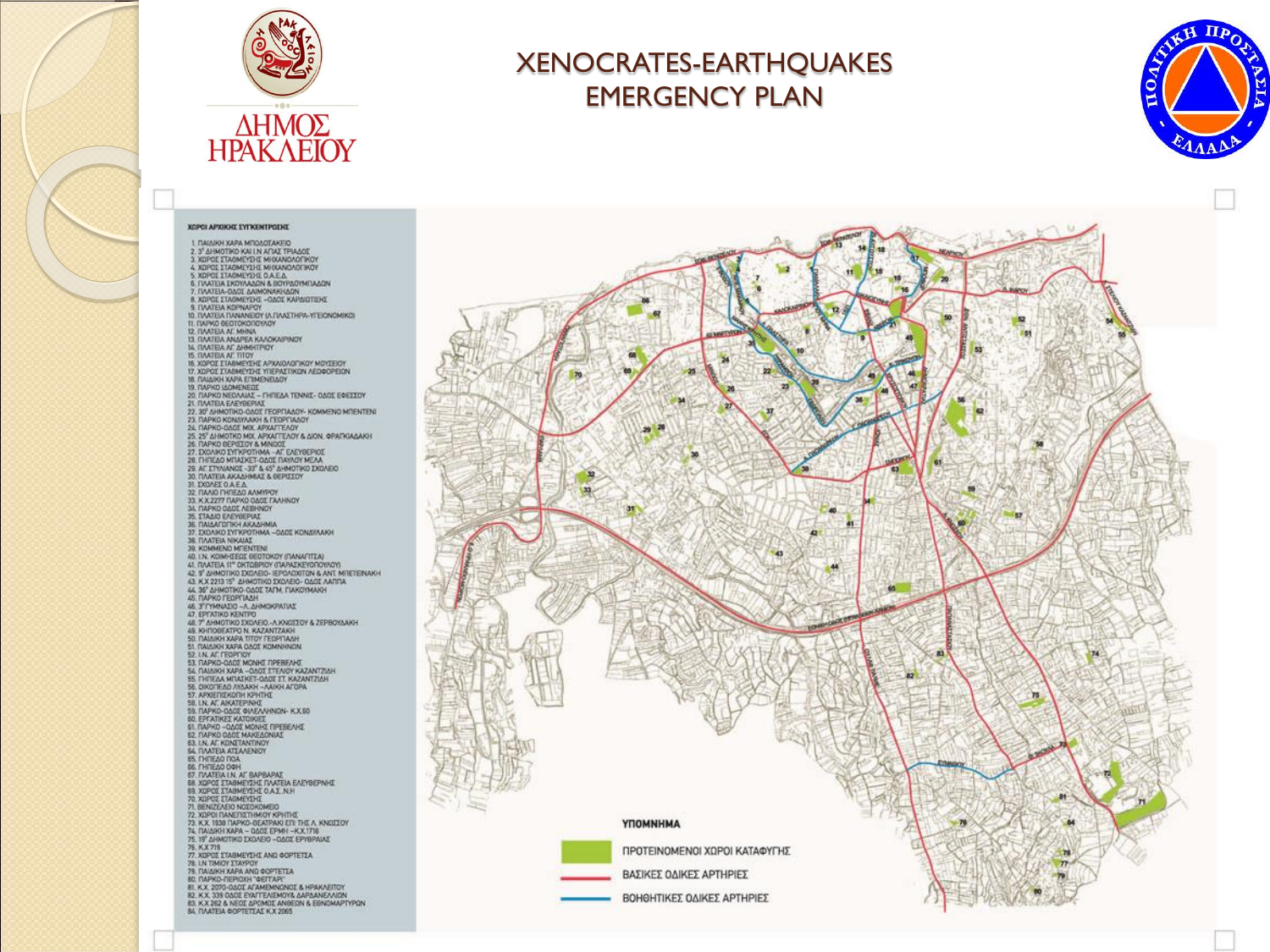



#### ΔΗΜΟΣ **HPAK AEIOY**

#### **Actions of Municipal Administrations**

Mayor

Civil Protection Office (4 employees , 1 mobile communication unit)

Press office

Administrative Services (156 administrative employees , 161 workers , 50 drivers)

Construction & Design - Maintenance Administration (27 Pickups , 12 vanettes , 20 dump trucks , 3 Bucket Truck , 7 excavators , 2 graders , 5 multi purpose excavators)

Urban Planning Administration (14 teams of architects and civil engineers)

Cleaning & Recycling Administration (43 refuse vehicles , 8 sweeper vehicles, 3 tanker)

Financial Services Division (15 employees)

Department of Expenditure Settlement (5 employees)

Social Development Administration

Planning & Informatics Administration

Citizen Advice Bureau Administration (K.E.P.) (25 employees)

Municipal Police (21 policemen)

Municipal Enterprise for Water Supply & Sewerage Heraklion (DEYA) (110 employees)

Municipal Enterprise of culture and tourism (DEPTAI) (7 employees)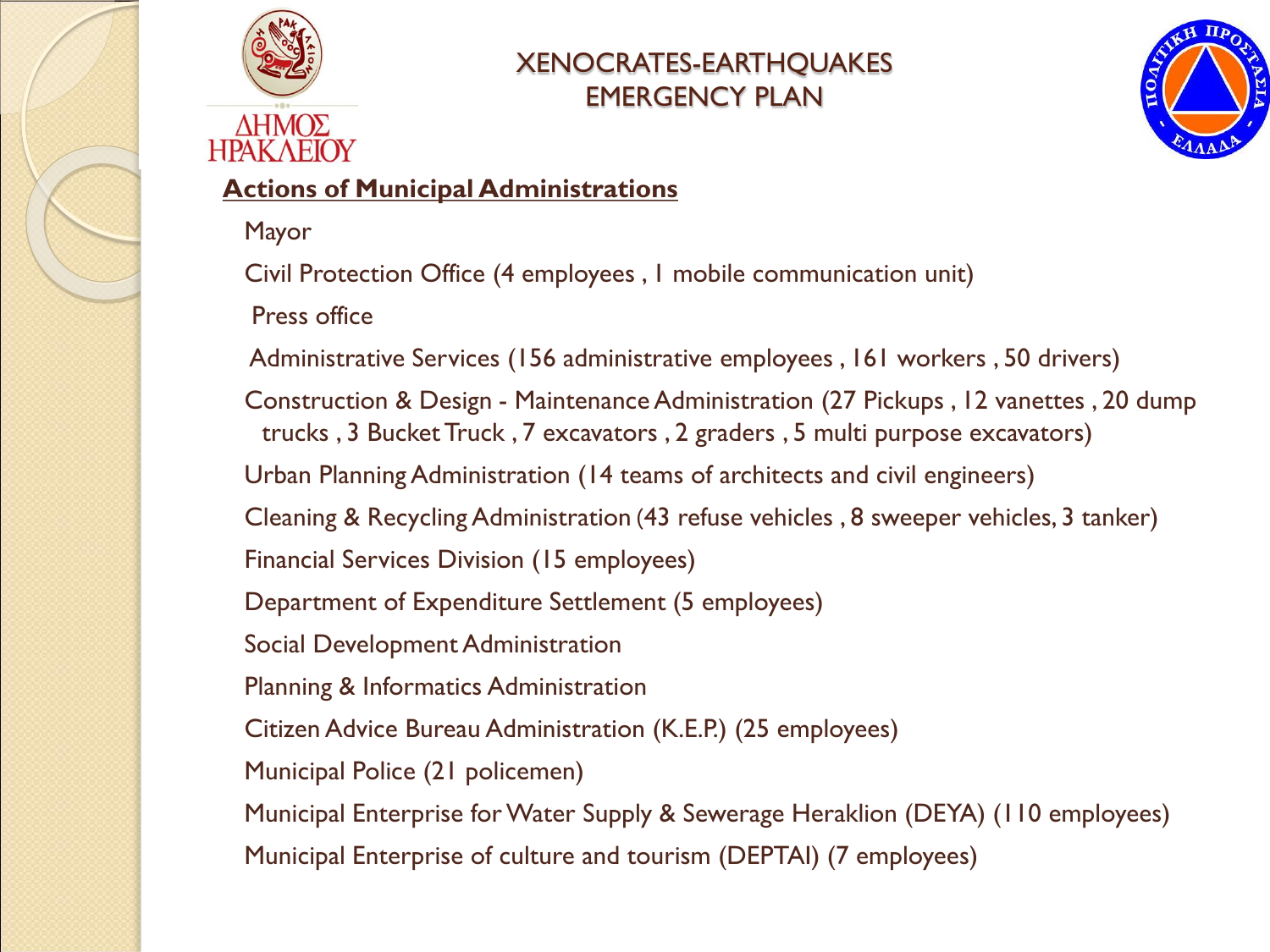



**Generally** Migration area Scenery material Responsible for the relocation of the Services

#### **TRAFFIC REGULATION**

#### **VOLUNTEERS**

Hellenic Red Cross Volunteers Hellenic Rescue Team Volunteers Heraklion Protecta Team Volunteers Municipal Team of Volunteers Reservists Armed Forces Club Civil Protection Offices Voluntary Team (Municipality additional staff – 108 volunteers)

XENOCRATES-EARTHQUAKES EMERGENCY PLAN

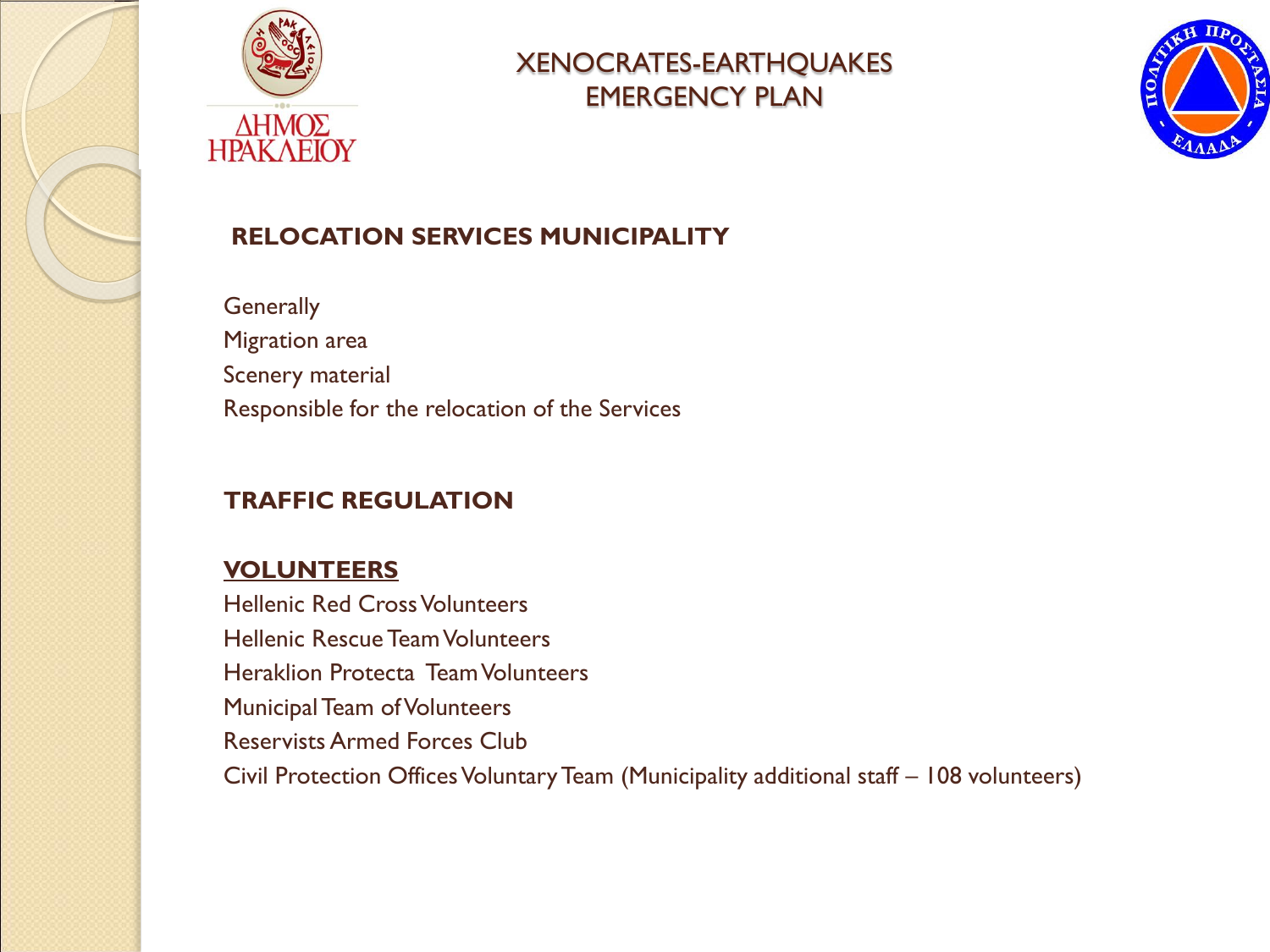



# **PLACES OF REFUGE CONTINGENCY PLANS**

**Generally** 

Definition

Siting (143 spots )

Capacity (241534 people in 741170  $m^2$ ) (rule max 1 person/2  $m^2$ )

# **SITE CAMPS**

3 Indoor Stadiums 2 Outdoor Stadiums 13 football fields 1 former military camp